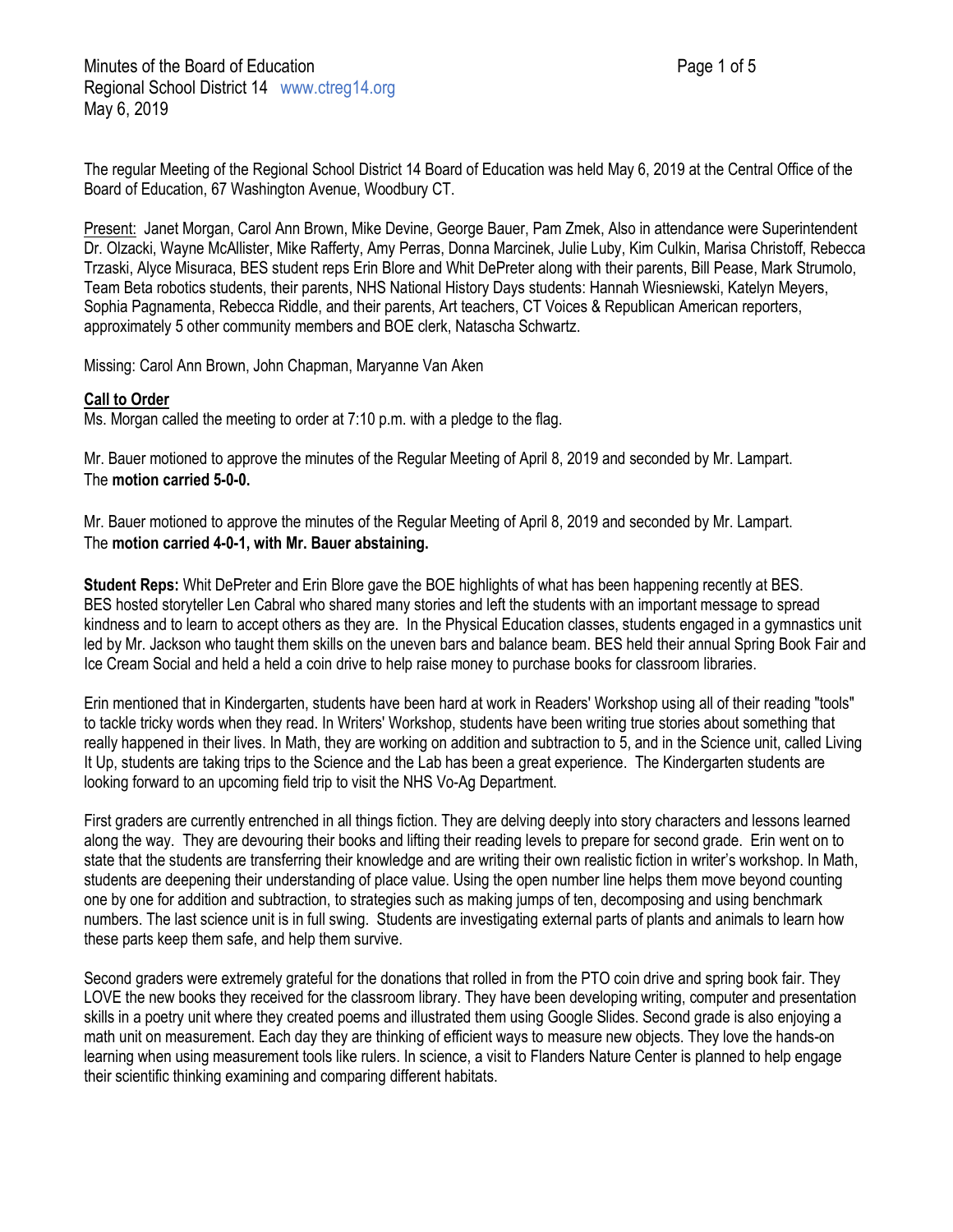Third graders have been working on literary essays where they are critiquing social issue texts and learning to include text evidence. In Math, the students have completed their unit on the study of fractions and are in the middle of the study of geometry. In this unit, area and perimeter are explained and explored. Students have been working on a "Canned" character book report and will present their completed summary and projects to their classmates and parents next week.

Fourth graders spent the month of April designing and building windmills in science. Working in teams, students had to engineer, test, modify and retest their models. A wonderful experience in determination and perseverance. Now, grade 4 is studying the world of geography in social studies. Students have been working with maps to determine different landmarks that are found in different areas of Connecticut. Students are exploring different kinds of maps to design a map of our state that depicts topographical features, as well as pertinent landmarks. In reading and writing, students are using text evidence to support their thinking about theme in fictional short stories. They are exploring social issues such as slavery and discrimination and learning that determination helps us achieve our goals. In Math, student just finished a unit on division and have started learning about angles.

In grade 5, math students completed two full units on adding, subtracting, multiplying and dividing fractions. Students have worked on planning out a marathon race track and placing stations around the track using their knowledge of fractions. In Reading students completed a non-fiction reading unit where they researched a topic and supported one side of it (ex. zoos should be banned/zoos should not be banned). They planned for and participated in debates with their peers. Students are now reading books that involve social issues. They have been involved with book clubs where they discuss the social issues around what message the author is saying about the social issue and how the characters grow and change throughout the book. In Science students completed their unit on Ecosystems where they studied what happens to matter in a system. As an end of unit project, students constructed ecosystem models and they observed the changes in the ecosystem as time passed. In Social Studies students have explored the 13 colonies. They are creating posters or slide shows with information on a selected Colony. Students will share these projects with their peers at the end of this unit to help build understanding around early colonial life.

In closing, Whit and Erin thanked the Board members for letting them share the amazing work happening at BES.

### **Superintendent's Report**

R14's finest – Principal Misuraca was pleased to award Tricia Dannenhoffer with Region 14's finest award on behalf of BES and the Region. Mrs. Dannenhoffer thanked Principal Misuraca and the Board and advised that she has been in the district for 20 years and doing professional develop is very important to her. Shen went on to state that she asks students every day to do their personal best and push outside of their comfort zone and as she also does. Mrs. Dannenhoffer teaches students to always put forth the effort to learn.

Team Beta demo – Mr. Pease introduced Team Beta and had the students give brief explanation of what competitions are all about and gave a quick demonstration of the robot the students built. Mr. Pease mentioned that Team Beta finished well in the Waterbury competition, making it into the quarter finals elimination round. The team also participated in the Hartford competition and prior to competing in that competition, they made some minor modifications including adding in a camera to make their robot easier to maneuver. Team Beta finished the competition tied for 5<sup>th</sup> place with Southington. The team placed 98<sup>th</sup> out of 300 in all of New England. Coach Bill Pease and assistant coach Mark Strumolo spent countless hours preparing for the competitions. The team will be participating in an informal competition this Saturday to end their season.

History Day – Ms. Luby introduced Social Studies Department Chair, Marisa Christoff, to explain what History day is. Ms. Christoff introduced the students who participated: Hannah Wiesniewski, Katelyn Meyers, Sophia Pagnamenta, Rebecca Riddle. their journey started in September when they met with Sharon Wlodarczyk, the History Day coordinator from Region 15. Together they implemented a mini history day project into the World History course with Freshmen. This project served as the students' mid-term. They also started a History Day club headed up by History teacher Rebecca Trzaski and is being extended to Sophomores through to Seniors, to give them the opportunity to compete as well. Ms. Christoff congratulated the 4 students advising the Board that they represented NHS at Regionals in which Rebecca placed 2<sup>nd</sup> in the paper category and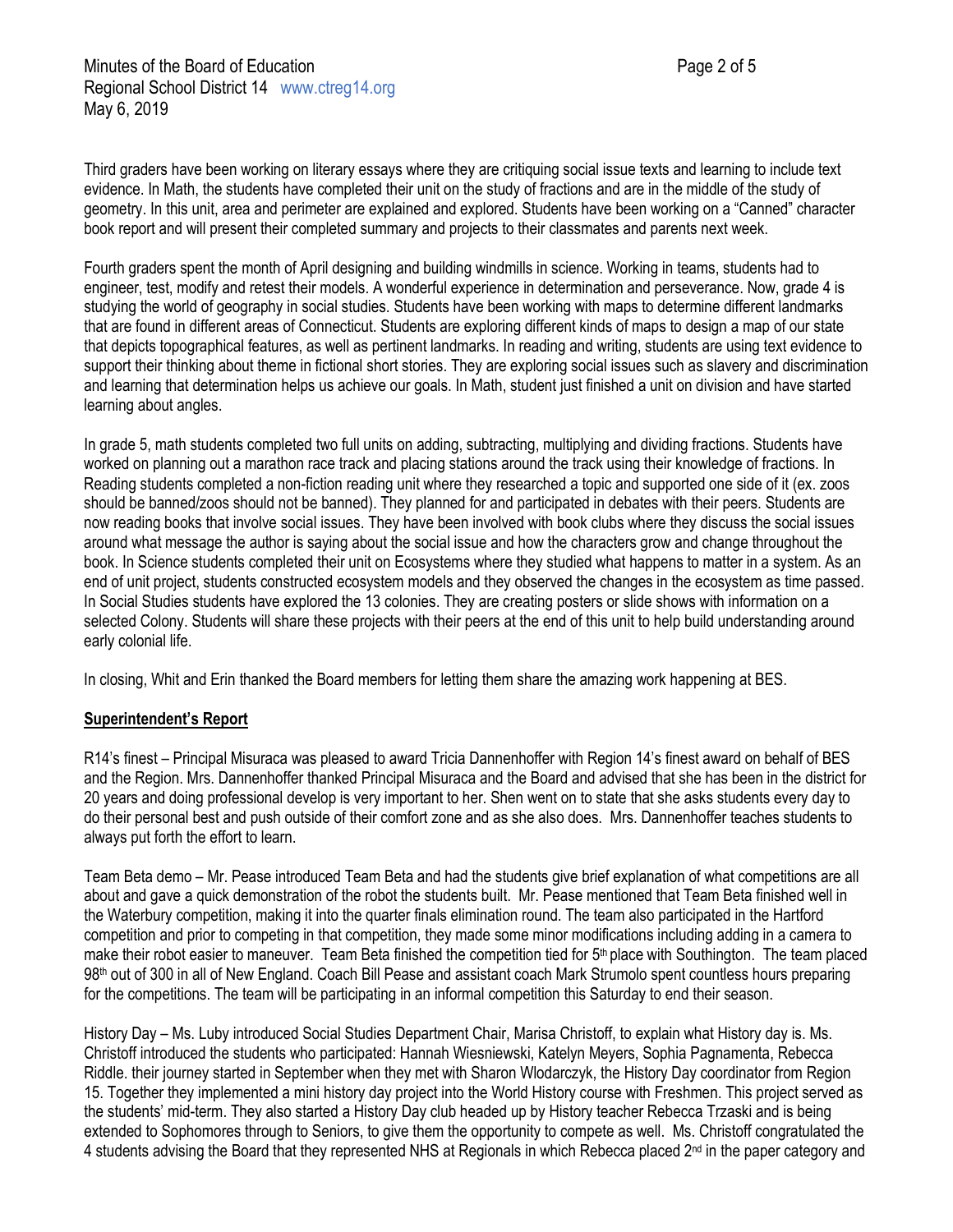# Minutes of the Board of Education **Page 3 of 5** and 2 of 5 Regional School District 14 www.ctreg14.org May 6, 2019

Katelyn placed 1<sup>st</sup> in the exhibit category which earned them both a spot in the State competition. During the State competition, Katelyn placed  $2<sup>nd</sup>$  in the exhibit category and has now qualified to represent Region 14 in the National History Day competition at the University of Maryland in June, where she will try for a big win. Ms. Trzaski thanked the parents, Principal Luby, Assistant Principal Sordi, Dean of Students Declan Curtin. Ms. Morgan asked each student to speak to what each project was about.

Vision of a Graduate – Ms. Luby gave a brief explanation of what NEASC is and advised the BOE members that NEASC's next visit will be in 2024. NHS will begin its self-study in 2021 to prepare for the visit which is divided into 5 standards: learning culture, student learning, professional practices, learning support, learning resources. She then asked Ms. Perras to elaborate.

Ms. Perras advised that vision of a graduate lives inside NEASC's first standard which centers around a learning culture which promotes shared values and responsibilities for achieving the school's vision. This means that the school community honors diversity and provides a safe, positive and respectful culture that fosters civic engagement along with social and personal responsibility, while providing a safe building for learning to happen. She went on to state that the school has written a document that outlines core values and beliefs and these beliefs drive student learning as well as professional practices and resource allocation. The school community values relationship with students and takes responsibility to ensure the wellbeing of students, whether physical, social, or emotional. Every student has a trusted adult they can to go for any reason and the community recognizes the importance of these relationships. The professional culture of the school is committed to continued improvement and allows for intellectual risk taking and personal and professional growth. Finally, the standard recognizes that there is common understanding of leadership and the school leaders have the authority to improve student learning.

Ms. Luby asked the BOE members as well as Dr. O to go to each station and write down specific points on what they feel is important in cultivating the vision of the graduate. Once the exercise was over Ms. Luby thanked the BOE and mentioned that she will be doing the same exercise with administrators, teachers, students, as well as parents. Once the information has been compile, she will bring the information back to leadership team with a final vision of the Region 14 graduate.

### **Board Committee Report(s)**

Finance/Facilities - Mr. Bauer advised that the committee met tonight and discussed items such as the general YTD financials, the YTD financial for the NHS building project, funding and discussion of payment reimbursement and planned expenses. They also discussed the annual healthy food certification as well as the transportation company contract.

Building – Ms. Morgan asked to table the report as Mr. Chapman was not present.

# **Board Chair's Comments**

Ms. Morgan asked Principal Luby to invite SRO O'Toole to the next BOE meeting to publicly thank him for being vigilant and observant in keeping NHS safe. Ms. Luby gave account of what he did to apprehend a student last week. She also stated that since the incident, they have quickly adjusted an enhanced registration process for new students coming into the building and all new students will be introduced to officer O'Toole so that he knows who they are.

Ms. Morgan was very pleased to announce that Region 14 made the USA News saying that Nonnewaug High School made the elite list in High School ranking. This story on High School rankings was put out this morning at 10 a.m. NHS is 2724<sup>th</sup> in the county and 54<sup>th</sup> in the State putting us in the top 3<sup>rd</sup> of High Schools. NHS's over score was 84.02 with 72% of our students taking at least 1 AP exam and a graduation rate is 95%. She congratulated Dr. Rafferty, the Superintendent and the staff for bringing NHS to new standards.

# **Privilege of the Floor** - none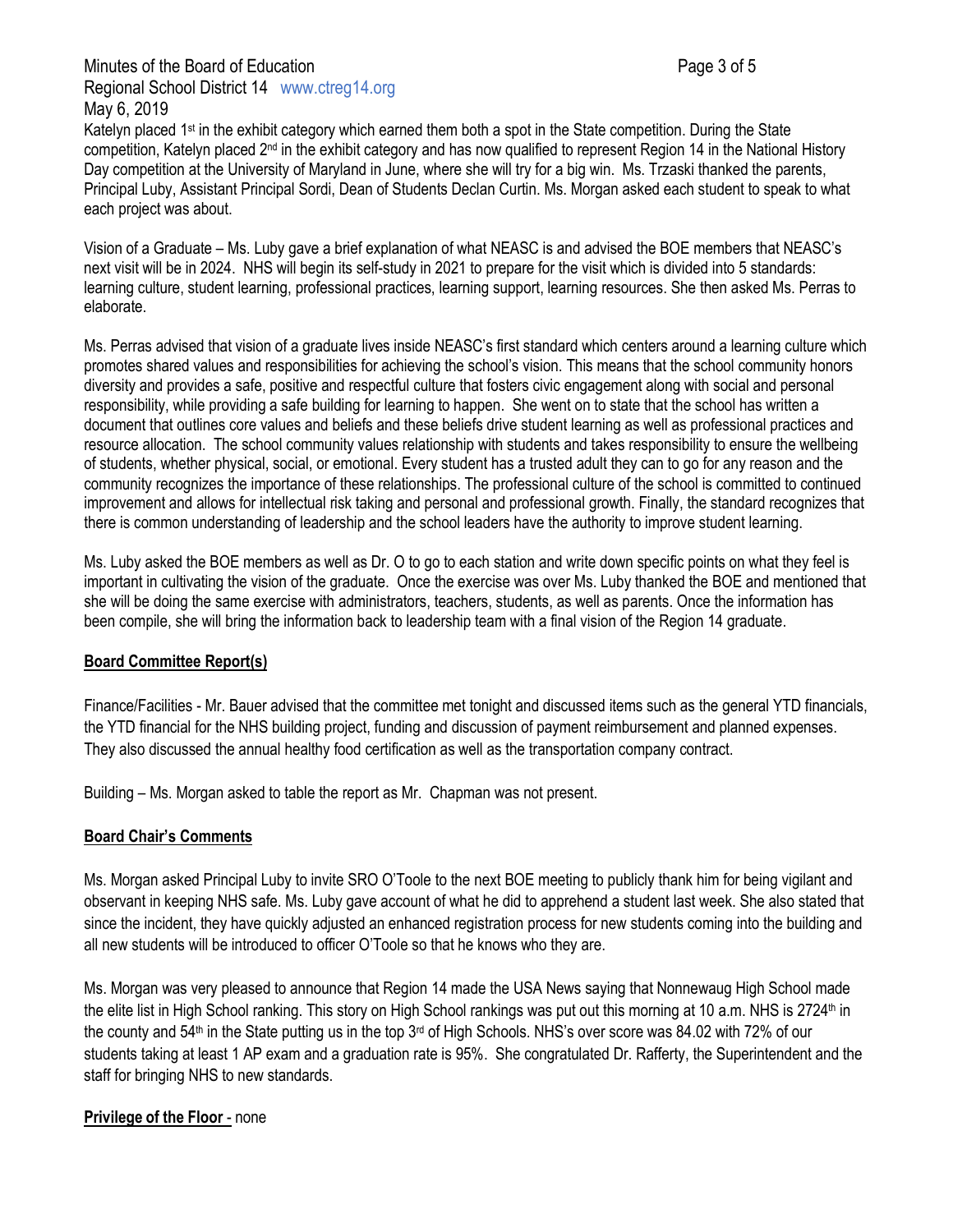### **Old Business**

Ms. Morgan requested a motion to approve the following policies: 3323 – Soliciting Prices (Bids and Quotations) 3326.3 – Board of Education Credit Card 3410 – System of Accounts 3435 – Fraud Prevention and Investigation

Mr. Bauer *moved* that the Region 14 BOE approve the policies as presented and seconded by Mr. Lampart. **Motion carried unanimously 5-0-0.**

### **New Business**

Dr. Rafferty piggy backed on Ms. Morgan's great news of NHS's elite status in the news. He acknowledged Wendy Yatsenick, the school counselors, as well as all of the AP teachers who encourage students stretch themselves to their potential.

Dr. Rafferty and Amy Perras presented the new Art curriculum which is again is shown in the same easy format as all of the other curricula which has been brought to the BOE. They touched on the 5 highlights: Common Focus Over Time Elements of Art & Principles of Design, Etiquette of Art/Art History as Assured, Access to Arts/More Offerings, Pre-Kindergarten: Explore, Enjoy, Engage, and Developed with the latest National Standards (NCCAS, 2014). They mentioned that NHS is one of the first schools to align with NCCAS 2014.

Dr. Rafferty publicly thanked Marisa and Rebecca advising that they have invigorated the Social Studies department and have made History come alive. Dr. Rafferty gave a brief explanation of the AP standards and the selection process of choosing the right textbook. He went on to give the highlights of why they chose this textbook. The BOE will have two weeks to view the textbook prior to the next meeting where it will be brought forward during the next BOE meeting for approval.

Ms. Zmek *moved* that the Region 14 Board of Education opt in to the CT Healthy Foods Program for 2019-2020, implement the CT Healthy Food Option and certify (pursuant to Connecticut General Statutes §10-10-215f) that all food items offered for sale to students in the schools under its jurisdiction, and not exempted from the Connecticut Nutrition Standards published by the Connecticut State Department of Education, will comply with the Connecticut Nutrition Standards during the period of July 1, 2019, through June 30, 2020. This certification shall include all food offered for sale to students separately from reimbursable meals at all times and from all sources, including but not limited to, school stores, vending machines, school cafeterias, and any fundraising activities on school premises sponsored by the school or by non-school organizations and groups. Seconded by Mr. Bauer. **Motion carried unanimously 5-0-0.**

Ms. Zmek *moved* that the Region 14 Board of Education will allow the sale to students of food items that do not meet the Connecticut Nutrition Standards provided that the following conditions are met: 1) the sale is in connection with an event occurring after the end of the regular school day or on the weekend; 2) the sale is at the location of the event; and 3) the food items are not sold from a vending machine or school store. An "event" is an occurrence that involves more than just a regularly scheduled practice, meeting, or extracurricular activity. For example, soccer games, school plays, and interscholastic debates are events, but soccer practices, play rehearsals, and debate team meetings are not. The "regular school day" is the period from midnight before to 30 minutes after the end of the official school day. "Location" means where the event is being held. Seconded by Mr. Lampart. **Motion carried unanimously 5-0-0.**

Ms. Zmek *moved* that the Region 14 Board of Education will allow the sale to students of beverages not listed in Section 10- 221q of the Connecticut General Statutes, provided that the following conditions are met: 1) the sale is in connection with an event occurring after the end of the regular school day or on the weekend; 2) the sale is at the location of the event; and3) the beverages are not sold from a vending machine or school store. An "event" is an occurrence that involves more than just a regularly scheduled practice, meeting, or extracurricular activity. The "regular school day" is the period from midnight before to